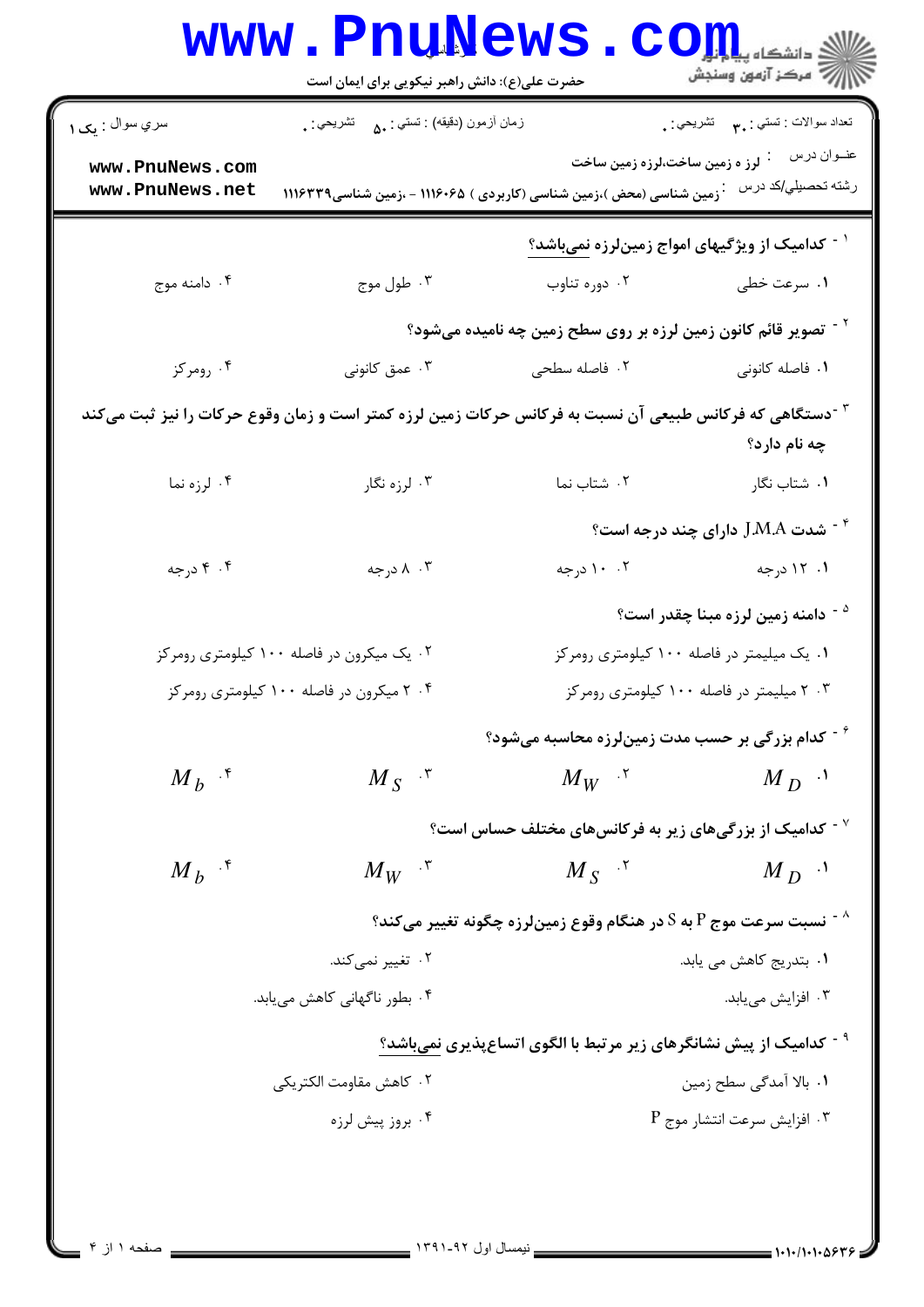| <b>www.PnuNews</b><br>حضرت علی(ع): دانش راهبر نیکویی برای ایمان است                       | ر آ مرڪز آزمون وسنڊش                                                                                     |  |
|-------------------------------------------------------------------------------------------|----------------------------------------------------------------------------------------------------------|--|
| زمان أزمون (دقيقه) : تستي : <sub>۵۰</sub> تشريحي : <sub>•</sub><br>سري سوال : <b>۱ يک</b> | تعداد سوالات : تستي : پم       تشريحي : <sub>.</sub>                                                     |  |
| www.PnuNews.com                                                                           | عنــوان درس<br><sup>:</sup> لرز ه زمین ساخت،لرزه زمین ساخت                                               |  |
| www.PnuNews.net                                                                           | رشته تحصيلي/كد درس<br>زمین شناسی (محض )،زمین شناسی (کاربردی ) ۱۱۱۶۰۶۵ - ،زمین شناسی۱۱۱۶۳۳۹               |  |
|                                                                                           | ً ` ` - كدام مورد در الگوی تشعشع حائز اهمیت است؟                                                         |  |
| ۰۲ شبیه سازی الگوی تشعشعی                                                                 | ۰۱ تفکیک صفحات گرهی از یکدیگر                                                                            |  |
| $\mathrm{S}$ . بررسی نحوه حرکت اولیه بر روی جبهه موج P و $\mathrm{P}$                     | ۰۳ برآورد حداکثر دامنه                                                                                   |  |
|                                                                                           | ّ` آ - محل تلاقی سطح گسل و صفحهی کمکی چه نام دارد ؟                                                      |  |
| ۰۴ محور کششی<br>۰۳ صفحات کمکی                                                             | ۰۱ محور خنثی<br>۰۲ صفحات گرهی                                                                            |  |
|                                                                                           | $^\circ$ تغییر دامنه موج S در الگوی تشعشع چگونه است $^\circ$                                             |  |
|                                                                                           | ۰۱ بر روی هر دو صفحات گرهی به حداکثر میرسد.                                                              |  |
|                                                                                           | ۰۲ بر روی صفحات ۴۵° به حداکثر میرسد.                                                                     |  |
|                                                                                           | ۰۳ با تغییر دامنه قطبیت موج نیز بتدریج معکوس میشود.                                                      |  |
|                                                                                           | ۰۴ انتقال تدریجی کشش به فشارش در دو ربع صورت میگیرد.                                                     |  |
|                                                                                           | <sup>۱۳ -</sup> تعیین سازوکار کانونی زمین لرزههایی که گسیختگی به سطح <u>نمیرسد</u> چگونه امکان پذیر است؟ |  |
| ۰۲ بررسی اثر گسلش در عمق                                                                  | ٠١ تحليل اولين حركت                                                                                      |  |
| ۰۴ اندازهگیری مساحت گسیختگی<br>۰۳ اندازهگیری میزان جابجایی                                |                                                                                                          |  |
|                                                                                           | <sup>۱۴ -</sup> اگر محل تلاقی دو صفحه گرهای در مرکز استریونت قرار بگیرد گسل عامل زمینلرزه کدام است؟      |  |
| ۰۴ شیبالغز<br>۰۳ راستالغز                                                                 | ۰۲ عادی<br>۰۱ معکوس                                                                                      |  |
|                                                                                           | <sup>۱۵ -</sup> کمربند آلپ هیمالیا در شرق نتیجه برخورد کدام دو میباشد؟                                   |  |
| ۰۲ ورقه آفريقا - عربي با ورقه اوراسيا                                                     | ۰۱ قاره هند با اوراسيا                                                                                   |  |
| ۰۴ بخش غربی ورقه اقیانوس آرام با هندوستان - استرالیا                                      | ۰۳ ورقه هندوستان - استراليا با آرام                                                                      |  |
|                                                                                           | <sup>۱۶ -</sup> در کافتهای میان اقیانوسی، زمین لرزهها در کجا اتفاق میافتند؟                              |  |
| ۰۲ در سطح بنیوف                                                                           | ۰۱ در مرز ورقهها                                                                                         |  |
| ۰۴ در عمق ۷۰۰ کیلومتری                                                                    | ۰۳ بر روی گسلهایی که با دره مرکزی همراه هستند.                                                           |  |
|                                                                                           | <sup>۱۷ -</sup> مرزهای انتقالی در پوسته اقیانوسی کدام است؟                                               |  |
| ۰۲ گسلهای ترادیسی                                                                         | ۰۱ گسلهای راستالغز                                                                                       |  |
| ۰۴ پشتههای میان اقیانوسی                                                                  | ۰۳ کافتهای میان اقیانوسی                                                                                 |  |
|                                                                                           |                                                                                                          |  |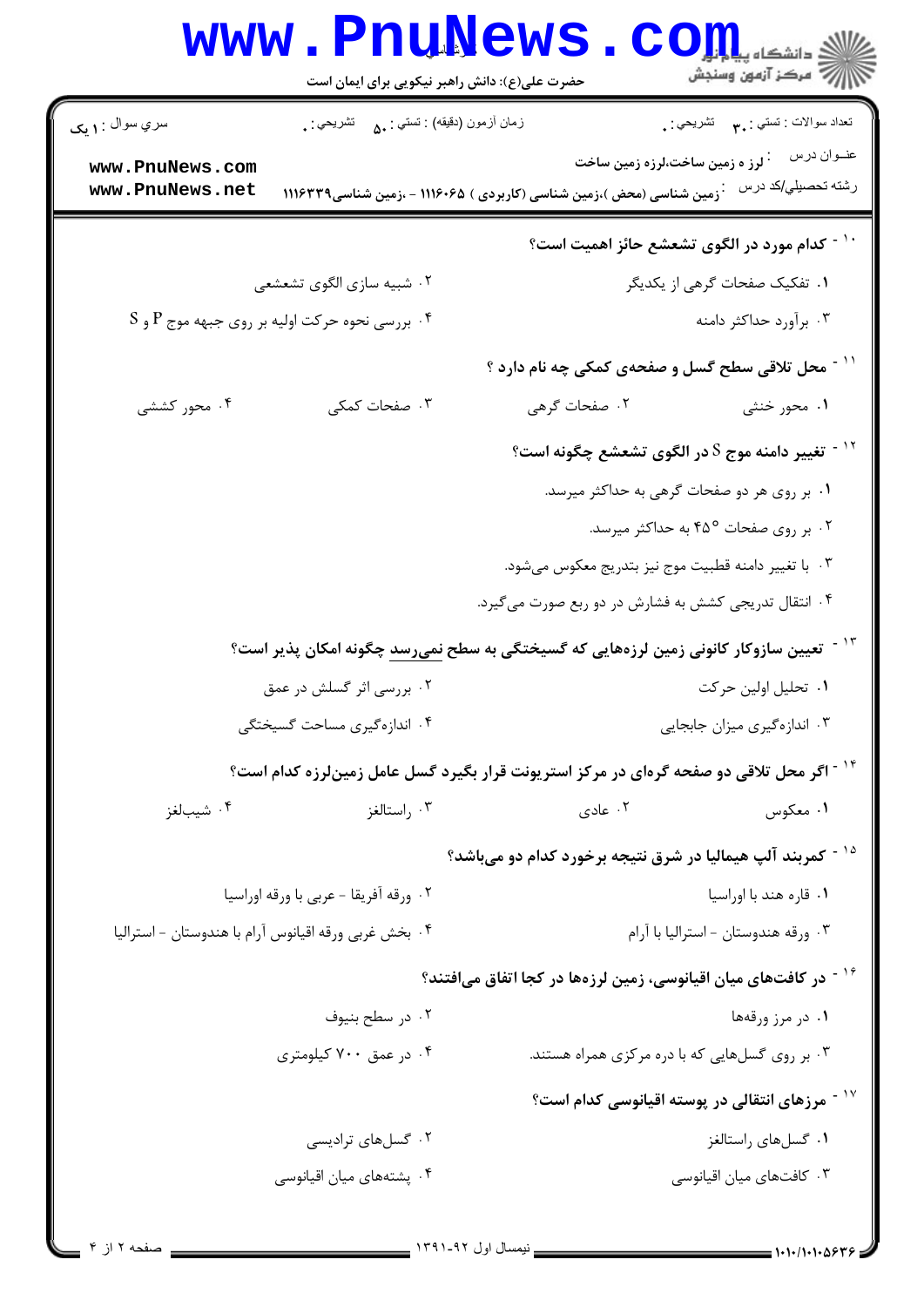|                                                                                      | www.PnuNews.<br>حضرت علی(ع): دانش راهبر نیکویی برای ایمان است                        |                                                                                                                                  | ر آمرڪز آزمون وسنڊش                                       |  |  |
|--------------------------------------------------------------------------------------|--------------------------------------------------------------------------------------|----------------------------------------------------------------------------------------------------------------------------------|-----------------------------------------------------------|--|--|
| سري سوال : <b>۱ يک</b>                                                               | زمان أزمون (دقيقه) : تستى : ۵۰       تشريحي : .                                      |                                                                                                                                  | تعداد سوالات : تستي : ٣ <b>. س</b> تشريحي : .             |  |  |
| www.PnuNews.com<br>www.PnuNews.net                                                   |                                                                                      | <sup>:</sup> لرز ه زمین ساخت،لرزه زمین ساخت<br><sup>:</sup> زمین شناسی (محض )،زمین شناسی (کاربردی ) ۱۱۱۶۰۶۵ - ،زمین شناسی۱۱۱۶۳۳۹ | عنــوان درس<br>رشته تحصيلي/كد درس                         |  |  |
| مرزی که درطول آن دو ورقه قارهای با چگالی یکسان با یکدیگر برخورد میکنند، چه نام دارد؟ |                                                                                      |                                                                                                                                  |                                                           |  |  |
| ۰۴ مناطق اصطکاکی                                                                     | ۰۳ مناطق برخوردی                                                                     | ۰۲ سطح بنيوف                                                                                                                     | ٠١ مناطق فرورانش                                          |  |  |
|                                                                                      |                                                                                      | <sup>۱۹ -</sup> عمق کانونی و خاستگاه زمینلرزه های عمیق کدام است؟                                                                 |                                                           |  |  |
|                                                                                      | ۰۲ ۲۰۱ تا ۷۰۰ کیلومتر، در مرزهای واگرا                                               |                                                                                                                                  | ۰۱ ، ۷۱ تا ۳۰۰ کیلومتر، در مناطق فرورانش                  |  |  |
|                                                                                      | ۰۳ . ۳۰۱ تا ۷۰۰ کیلومتر، در مناطق فرورانش<br>۰۴ ، ۷۱ تا ۳۰۰ کیلومتر، در مرزهای واگرا |                                                                                                                                  |                                                           |  |  |
|                                                                                      |                                                                                      |                                                                                                                                  | <sup>۲۰ -</sup> کدام یک از ویژگیهای گسل فعال بشمار میآید؟ |  |  |
|                                                                                      |                                                                                      | ۰۱ پدیدههای زمین ریخت شناسی مربوط به حرکت گسل، فرسایش یافته است.                                                                 |                                                           |  |  |
|                                                                                      |                                                                                      | ۰۲ رومرکز زمین لرزهها با درجه اطمینان بالا به گسل منسوب می شوند.                                                                 |                                                           |  |  |
|                                                                                      |                                                                                      | ۰۳ نشانههایی از جابجایی رسوبات آبرفتی قدیمی توسط گسل دیده میشود.                                                                 |                                                           |  |  |
|                                                                                      |                                                                                      | ۰۴ شواهد زمین شناسی حاکی از عدم حرکت در هولوسن است.                                                                              |                                                           |  |  |
|                                                                                      |                                                                                      | <sup>۲۱ -</sup> کدام یک از روشهای مستقیم دیرینه لرزه شناسی <u>نمیباشد؟</u>                                                       |                                                           |  |  |
| ۴. پرتگاههای گسلی                                                                    | ۰۳ قطعهبندی گسل                                                                      | ٢. نرخ لغزش                                                                                                                      | ٠١ حفر ترانشه                                             |  |  |
|                                                                                      |                                                                                      | <sup>۲۲ -</sup> کدامیک الگوی خطر زمینلرزه برای مناطق فرورانش است؟                                                                |                                                           |  |  |
| ۰۲ الگوی پیش بینی زمان                                                               |                                                                                      |                                                                                                                                  | ٠١ الگوى لغزش يكنواخت                                     |  |  |
|                                                                                      | ۰۴ الگوی ویژه زمینلرزه                                                               |                                                                                                                                  | ۰۳ الگوی پیش بینی لغزش                                    |  |  |
|                                                                                      |                                                                                      | <sup>۲۳ -</sup> الگوی خطر زمینلرزه بر اساس کدامیک از پارامترهای زیر بیان میشود؟                                                  |                                                           |  |  |
|                                                                                      | ۰۲ درک فیزیکی و آماری                                                                | ۰۱ بزرگترین حرکت زمین                                                                                                            |                                                           |  |  |
|                                                                                      | ۰۴ شناسایی محل تجمع تنش                                                              |                                                                                                                                  | ۰۳ تغییرات زمین شناسی                                     |  |  |
|                                                                                      |                                                                                      | <sup>۲۴ -</sup> کدامیک از زمین لغزشهای زیر از نوع لغزشی است؟                                                                     |                                                           |  |  |
| ۰۴ چرخشی                                                                             | ۰۳ سقوط                                                                              | ۰۲ جهش                                                                                                                           | ۰۱ غلتيدن                                                 |  |  |
|                                                                                      |                                                                                      |                                                                                                                                  | <sup>۲۵ -</sup> مهمترین عامل زمین لغزش کدام است؟          |  |  |
| ۰۴ وزن مواد                                                                          | ۰۳ فشار منفذی                                                                        | ۰۲ انفجار آتشفشانی                                                                                                               | ۰۱ زمین لرزه                                              |  |  |
|                                                                                      |                                                                                      |                                                                                                                                  |                                                           |  |  |
|                                                                                      |                                                                                      |                                                                                                                                  |                                                           |  |  |